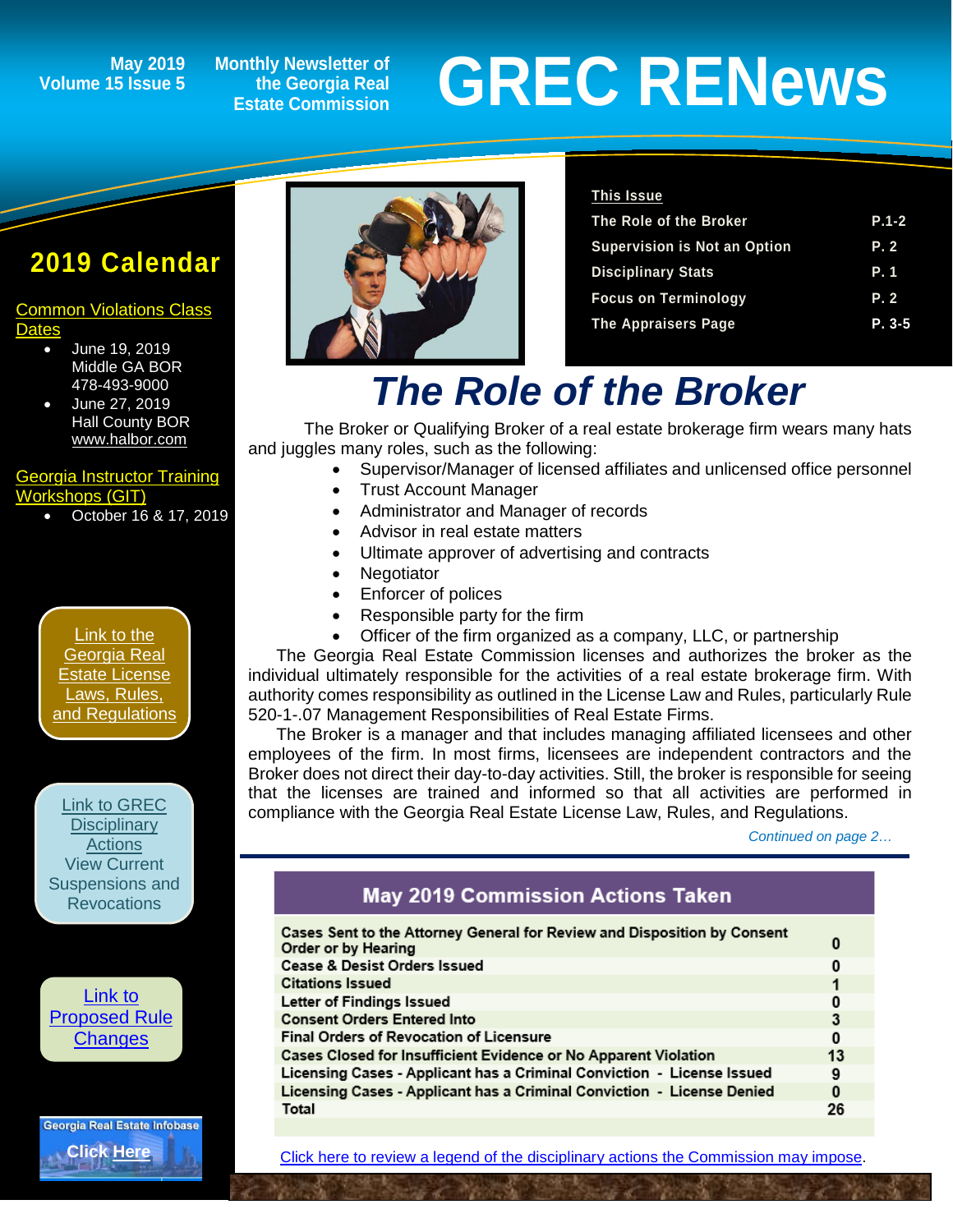#### **[SUBMIT](http://www.jmre.com/grecrenewscomments2014.htm) [Comments](http://www.jmre.com/grecrenewscomments2014.htm) [&](http://www.jmre.com/grecrenewscomments2014.htm) [Suggestions](http://www.jmre.com/grecrenewscomments2014.htm)**

To sign up to receive the GREC **RENewsletter** [Click Here](https://www.grec.state.ga.us/about/subscribe.html)

> **Online Courses from GREC**

**[\\$10 each](http://www.jmre.com/grec) [3 Hour CE](http://www.jmre.com/grec)  [Course](http://www.jmre.com/grec) [Total of 9](http://www.jmre.com/grec)  [Hours CE](http://www.jmre.com/grec)  [Available](http://www.jmre.com/grec)**

[\(Also Approved](http://www.jmre.com/grec)  [as Instructor CE,](http://www.jmre.com/grec)  [not approved as](http://www.jmre.com/grec)  [License Law CE\)](http://www.jmre.com/grec)

> *["Avoiding](http://www.jmre.com/grec)  [Trust](http://www.jmre.com/grec)  [Account](http://www.jmre.com/grec)  [Trouble"](http://www.jmre.com/grec)*

*["Practicing](http://www.jmre.com/grec)  [Real Estate &](http://www.jmre.com/grec)  [Staying Out](http://www.jmre.com/grec)  [of Trouble"](http://www.jmre.com/grec)*

*["Being a](http://www.jmre.com/grec)  [Broker and](http://www.jmre.com/grec)  [Staying Out](http://www.jmre.com/grec)  [of Trouble"](http://www.jmre.com/grec)*

**Georgia Real Estate Commission** Suite 1000

International Tower 229 Peachtree Street NE Atlanta, GA 30303-1605 Phone 404-656-3916

## *The Role of Broker*

*…Continued from page 1*

As business models evolve and brick and mortar offices are used less often or not at all, it is critical the Broker establish effective methods of communication so that he or she is available to licensees in a timely manner. The brokerage policies and procedures of the firm must also be kept updated as the firm grows and changes.

In many of the investigations conducted by the Commission, a salesperson violates a License Law or Rule and the Broker was unaware because there was not a thorough review of a contract. For example, cases result in Citations because the license number of the firm and/or the licensee was not included in the contract or the dates in the contract were not consistent with the date the trust money was deposited. These types of violations can easily be avoided if the Broker has a proper system established to review contracts.

GREC offers many resources to assist the Broker in training licensees such as those on the **GREC School website**, GREC Brokerage and Trust Account Courses, the [GREC Common Violations Classes,](http://www.grec.state.ga.us/PDFS/About/newsarticles/2019%20Course%20Dates%20and%20Locations_.pdf) and [GREC online courses.](https://jmre.com/grec/)

## *Broker Supervision is Not an Option*

The Broker is held responsible for the violations of licensees affiliated with his/her firm. The Broker must ensure licensee are trained and that written policies and procedures are implemented and followed. Not only does the License Law require the Broker to train and supervise the affiliated licensees of the firm, but also it is in the best interest of the Broker to do so. Written policies and procedures can protect the Broker in the event an affiliated licensee commits a violation. The Broker will not be held responsible for such a violation if the Broker can prove the following:

- (1) The Broker had reasonable procedures in place for supervising the affiliate's actions;
- (2) The Broker did not participate in the violation; and
- (3) The Broker did not ratify the violation.

## **Absolutely Must Know Section**



**The Broker is required and responsible for training all licensees affiliated with his/her firm in the License Law, Rules and Regulations as well as office policies and procedures, and training, and policies should all be well documented.**

#### **Rule 520-1-.07. Management Responsibilities of Real Estate Firms Responsibilities of Brokers or Qualifying Brokers.**

(b) Every broker or qualifying broker shall be responsible to instruct licensees affiliated with the broker or the broker's firm of the provisions set forth in the License Law and its Rules and Regulations. <http://www.grec.state.ga.us/about/relaw.html>

#### *Focus on Terminology: "Responsible"*

Merriam-Webster defines **responsibility** as "moral, legal, or mental accountability, reliability, something for which one is responsible; burden."\* Synonyms include the word "liability." As it relates to broker responsibilities, the Broker can be liable for the acts of one of his/her licensees if it is clear that he/she did not train, instruct and supervise the licensee sufficiently to avoid any violation of the Georgia License Law, Rules, and Regulations. \*Source[: https://www.merriam-webster.com/dictionary/responsibility#synonyms](https://www.merriam-webster.com/dictionary/responsibility#synonyms)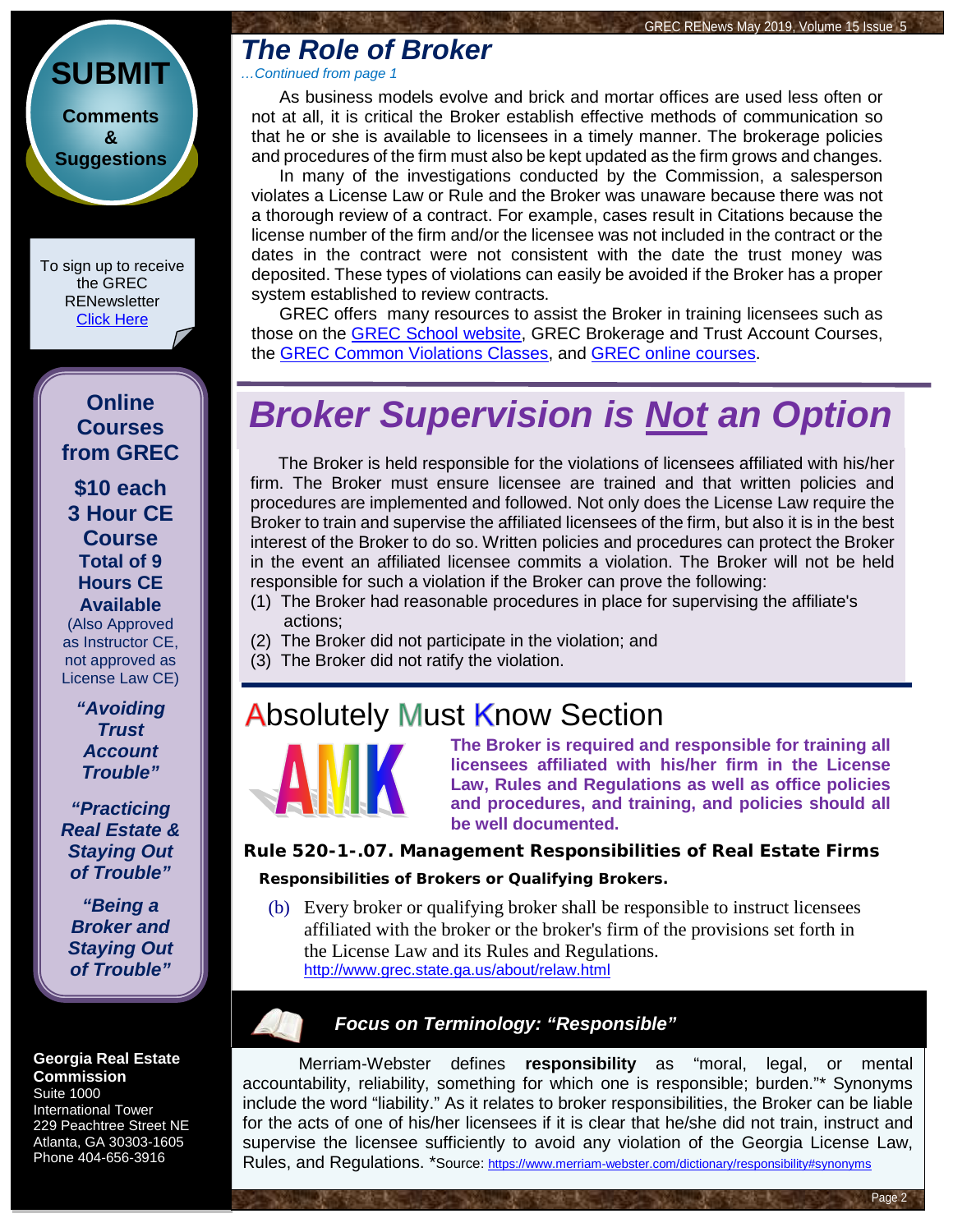### **Georgia Real Estate Appraisers Board May 2019**

#### **Common appraisal reporting errors – Part 2 -The 1004MC**

**Page**

**The Appraisers** 

#### **By: D. Scott Murphy, SRA**

Last month I covered common errors found in a standard appraisal report in the Subject and Neighborhood sections. As a follow-up, it makes sense to jump to an addendum form added by Fannie Mae in 2009, the 1004MC. This form helps the appraiser present information regarding sales of comparable properties in the subject market area. That information will be used to complete the neighborhood section of the report, as well as to support adjustments in the sales comparison approach. When Fannie Mae released the form, they conducted numerous live training sessions as well as posting training videos online. Unfortunately, a rather large percentage of appraisers were never properly taught how to complete the form.

rity of *comparable* properties. Different segments of the su<br>The State Approximation of the \$100,000 - \$20%<br>We per year; the \$200,000 - \$500,000 range at 5% per year, a is published in article with titles such as "Hometown neighborhood appreciates at 7% per year".<br>It is critical that the appraiser focuses on the subject's submarket and only use properties that<br>are truly comparable in the As we talked about in the previous article, appreciation or depreciation should be calculated based on the activity of *comparable* properties. Different segments of the subject market will behave differently. It is entirely possible that homes in the \$100,000 - \$200,000 range are appreciating at 10% per year; the \$200,000 - \$500,000 range at 5% per year, and the \$500,000 - \$1MM+ range is declining at 2% per year. The blended rate might be around 7% - that is what It is critical that the appraiser focuses on the subject's submarket and only use properties that are truly comparable in the analysis.

Below are the instructions on the form for the appraiser. It clearly requires the appraiser to use sales and listings that compete with the subject property.

Instructions: The appraiser must use the information required on this form as the basis for his/her conclusions, and must provide support for those conclusions, regarding housing trends and overall market conditions as reported in the Neighborhood section of the appraisal report form. The appraiser must fill in all the information to the extent it is available and reliable and must provide analysis as indicated below. If any required data is unavailable or is considered unreliable, the appraiser must provide an explanation. It is recognized that not all data sources will be able to provide data for the shaded areas below; if it is available, however, the appraiser must include the data in the analysis. If data sources provide the required information as an average instead of the median, the appraiser should report the available figure and identify it as an average. Sales and listings must be properties that compete with the subject property, determined by applying the criteria that would be used by a prospective buyer of the subject property. The appraiser must explain any anomalies in the data, such as seasonal markets, new construction, foreclosures, etc.

| <b>Inventor</b><br>y Analysis.    | $\sim$ $\sim$<br>P <sub>rio</sub><br>Months | Prior<br>anthu<br>'O IVIOHUIS<br>$\mathbf{u}$ | .<br>Current<br>3 Months | Trend<br>Overall                                          |
|-----------------------------------|---------------------------------------------|-----------------------------------------------|--------------------------|-----------------------------------------------------------|
| Total<br>(Settled،<br>sales<br>0T | $\sim$<br><u>__</u>                         |                                               | oc<br><u>L</u>           | <b>Stable</b><br>n.<br>Inoragone<br>Dei<br>… υποιθάδιπο τ |
|                                   |                                             |                                               |                          |                                                           |

Notice the line titled "Inventory Analysis" which reports the total number of sales over the past 12 months. The first box has 22 sales, the second box shows 14 sales, and the third box shows 20 sales. How could that be considered "increasing" (which is what I have selected on the form)? Look at the time periods at the top of the chart, the first box is for a 6 month period and the other two boxes are for 3 month periods. In order to interpret this form correctly, you must divide the number in the first box by two. This gives you 11, 11, 14 and 20 – which is *increasing*. I have found most appraisers do not recognize that and incorrectly interpret an increasing market as either stable or declining.

It is important to note that the numbers reported in this grid are *median* numbers. There are arguments for using the median and arguments for using the average. The problem with using the median is that outliers and a small dataset can cause misleading results. It is very important that the appraiser not simply report the finding but analyze them and if necessary adjust the search parameters in order to report the most reliable results.

#### **Useful Links**:



**═════**

[Appraisal Act](http://www.grec.state.ga.us/about/appraisersact.html)

**═════**

#### [GREAB](http://www.grec.state.ga.us/about/apprsanctions.html)  **Disciplinary**

**[Sanctions](http://www.grec.state.ga.us/about/apprsanctions.html)** 

**═════**

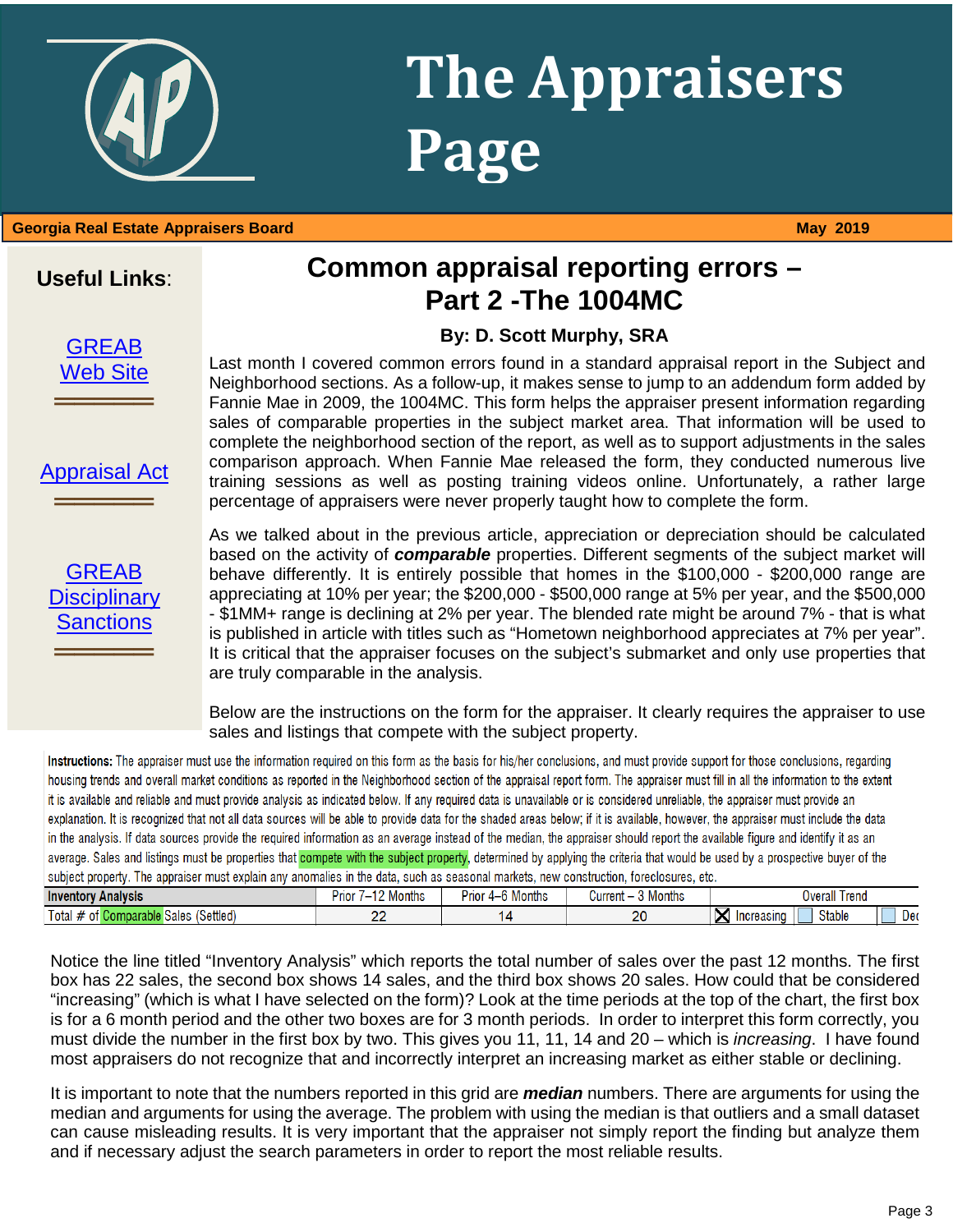## **The Appraisers Page**

 **Georgia Real Estate Appraisers Board May 2019**

#### **Useful Links**:

[GREAB](http://www.grec.state.ga.us/about/greab.html) [Web Site](http://www.grec.state.ga.us/about/greab.html)

**═════**

#### [Appraisal Act](http://www.grec.state.ga.us/about/appraisersact.html)

═══════════════

[GREAB](http://www.grec.state.ga.us/about/apprsanctions.html)  **Disciplinary** [Sanctions](http://www.grec.state.ga.us/about/apprsanctions.html) ═══════════════

#### **Common appraisal reporting errors – Part 2 -The 1004MC**

**By: D. Scott Murphy, SRA**

The numbers in this report are generated through the local MLS system. In Atlanta, both GAMLS and FMLS have built a report which can be generated in their system. If you would like to try it, first do a search for comparable properties using the parameters you would if looking for comparable for a typical buyer. Set the Sold or Closed parameter to 0-365 days (so you are including sales for the past year). Select all Active, Pending and Contingent listings. A good rule of thumb is that you would like to have 40-80 results (active, sold, pending and contingent). Less is okay but the smaller the dataset the less reliable the outcome. More than 80-100 results mean you are probably not using truly *comparable* properties. Review your parameters and consider additional filters. You can run the report with 40 results and then you can run it again with 80 results and again with 120 result if you would like and then compare outcomes. The question you have to ask is are the comparables in this report properties that a typical buyer would consider as alternatives to the subject property.

Below is an excerpt of the results of a recent search. You will note that the number of comparable sales is increasing, which is a positive trend. The absorption rate is increasing, with more homes selling each month. The number of active listings is declining (this is something to consider but this will vary by time of year and an increase in the number of listings is not necessarily a bad thing). Taking the absorption rate and the number of active listings give the months of housing supply. Generally, 0-6 months is an undersupply, 6-12 months is stable, and over 12 months is an oversupply. This varies greatly by market but 0.6 months of supply is unquestionably low and an indication of a sellers' market.

| <b>Inventory Analysis</b>                                              | Prior 7-12 Months | Prior 4-6 Months | Current - 3 Months | <b>Overall Trend</b>                                  |
|------------------------------------------------------------------------|-------------------|------------------|--------------------|-------------------------------------------------------|
| Total # of Comparable Sales (Settled)                                  | 22                | 14               | 20                 | $\times$ Increasing<br>Declining<br><b>Stable</b>     |
| Absorption Rate (Total Sales/Months)                                   | 3.67              | 4.67             | 6.67               | $\times$ Increasing<br><b>Declining</b><br>Stable     |
| Total # of Comparable Active Listings                                  | 17                | 12               | 4                  | $\boxtimes$ Declining<br><b>Stable</b><br>Increasing  |
| Months of Housing Supply (Total Listings/Ab.Rate)                      | 4.6               | 2.6              | 0.6                | $\boxtimes$ Declining<br><b>Stable</b><br>Increasing  |
| Median Sale & List Price, DOM, Sale/List %                             | Prior 7-12 Months | Prior 4-6 Months | Current - 3 Months | <b>Overall Trend</b>                                  |
| Median Comparable Sale Price                                           | 218,191           | 231,131          | 241,786            | X<br><b>Declining</b><br>Stable<br>Increasing         |
| Median Comparable Sales Days on Market                                 | 15                | 27               | 48                 | $\times$ Increasing<br>Declining<br>Stable            |
| Median Comparable List Price                                           | 240.809           | 237,144          | 247,154            | X.<br><b>Stable</b><br><b>Declining</b><br>Increasing |
| Median Comparable Listings Days on Market                              | 52                | 49               | 35                 | $\boxtimes$ Declining<br><b>Stable</b><br>Increasing  |
| Median Sale Price as % of List Price                                   | 100.65            | 100.04           | 100.41             | <b>X</b> Stable<br>Declining<br>Increasing            |
| Seller-(developer, builder, etc.) paid financial assistance prevalent? | X<br>Yes          | No               |                    | X<br>Stable<br><b>Declining</b><br>Increasing         |